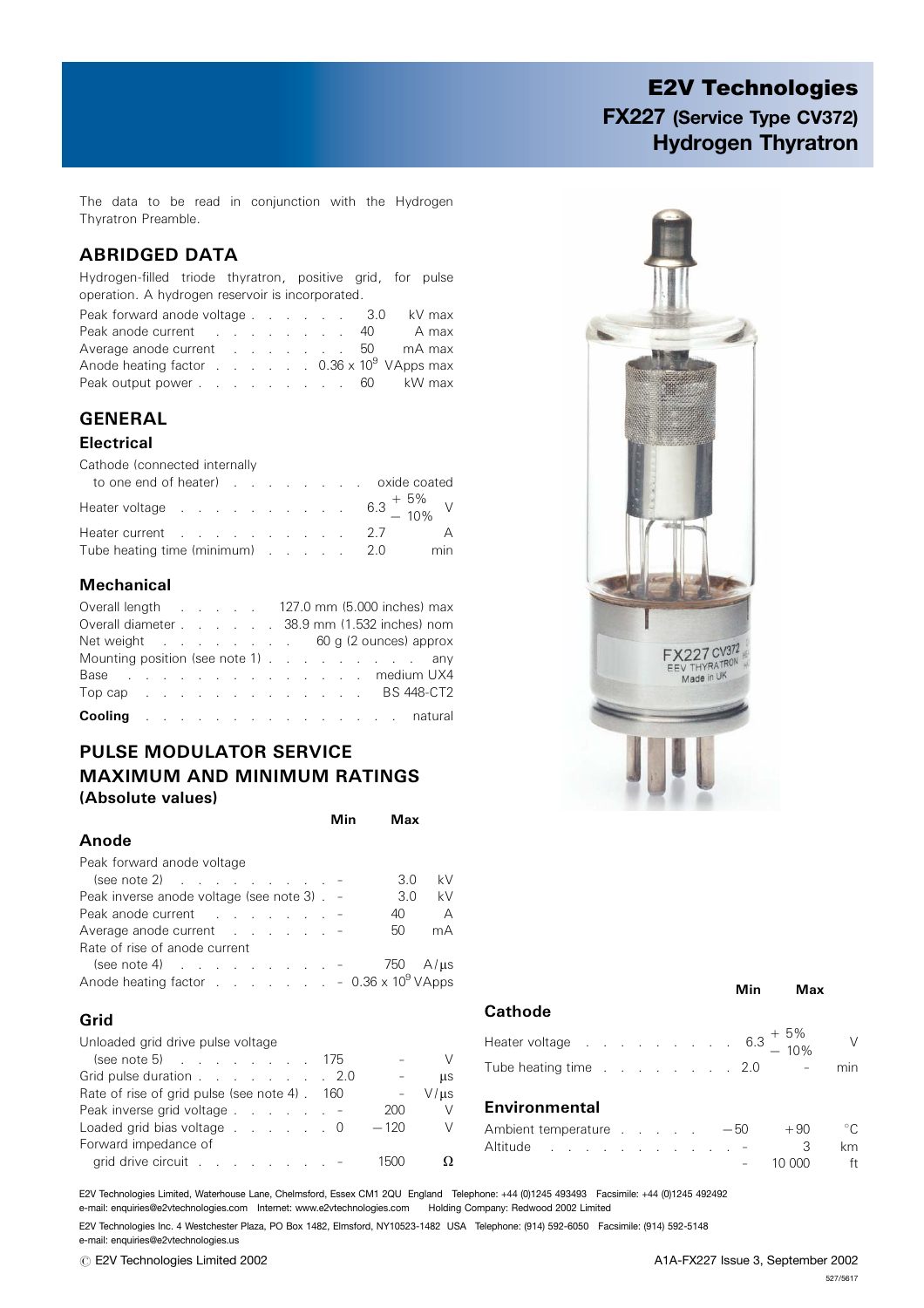# CHARACTERISTICS

|                                                     |  | Min Typical Max |             |            |
|-----------------------------------------------------|--|-----------------|-------------|------------|
| Critical DC anode voltage for                       |  |                 |             |            |
| conduction (see note $6$ ) $\ldots$ $\ldots$        |  | - 200           | 800         | V          |
| Anode delay time                                    |  |                 |             |            |
| (see notes 6 and 7) $\ldots$ $\ldots$ $\ldots$      |  | 0.3             | 0.6         | <b>LLS</b> |
| Anode delay time drift                              |  |                 |             |            |
| (see notes $6$ and $8$ ) $\ldots$ $\ldots$ $\ldots$ |  |                 | $0.05$ 0.15 | $\mu$ s    |
| Time jitter (see notes 6 and 9) $\ldots$ -          |  |                 | 3.0 20      | ns         |
| Recovery time see note 10 and curves                |  |                 |             |            |
| Heater current (at 6.3 V) 2.35 2.7 3.0              |  |                 |             | А          |
|                                                     |  |                 |             |            |

#### **NOTES**

- 1. The tube should preferably be clamped by the base only. Any clamps used on the bulb must not extend beyond 50 mm (2 inches) above the top of the base and should be made from material of low thermal conductivity.
- 2. For instantaneous starting applications the maximum permissible peak forward voltage is 3.0 kV. This must not be reached in less than 0.04 s and there must be no overshoot.
- 3. In pulsed operation the peak inverse anode voltage, exclusive of a spike of  $0.05 \mu s$  duration, must not exceed 1.5 kV during the first  $25 \mu s$  after the pulse.
- 4. This rate of rise refers to that part of the leading edge of the pulse between 25% and 75% of the pulse amplitude.
- 5. Measured with respect to cathode potential.
- 6. The typical figures are obtained on test using conditions of minimum grid drive. Improved performance can be expected by increasing the grid drive.
- 7. The time interval between a point on the leading edge of the unloaded grid pulse at 25% of the pulse amplitude and the point where anode conduction takes place.
- 8. Normally taken as the drift in delay time over a 5-minute run at full ratings between the second and seventh minutes of operation.
- 9. The variation of firing time measured at 50% of current pulse amplitude.
- 10. The recovery characteristics are controlled on a sampling basis.

# HEALTH AND SAFETY HAZARDS

E2V Technologies hydrogen thyratrons are safe to handle and operate, provided that the relevant precautions stated herein are observed. E2V Technologies does not accept responsibility for damage or injury resulting from the use of electronic devices it produces. Equipment manufacturers and users must ensure that adequate precautions are taken. Appropriate warning labels and notices must be provided on equipments incorporating E2V Technologies devices and in operating manuals.

# High Voltage

Equipment must be designed so that personnel cannot come into contact with high voltage circuits. All high voltage circuits and terminals must be enclosed and fail-safe interlock switches must be fitted to disconnect the primary power supply and discharge all high voltage capacitors and other stored charges before allowing access. Interlock switches must not be bypassed to allow operation with access doors open.

# X-Ray Radiation

All high voltage devices produce X-rays during operation and may require shielding. The X-ray radiation from hydrogen thyratrons is usually reduced to a safe level by enclosing the equipment or shielding the thyratron with at least 1.6 mm  $\binom{1}{16}$  inch) thick steel panels.

Users and equipment manufacturers must check the radiation level under their maximum operating conditions.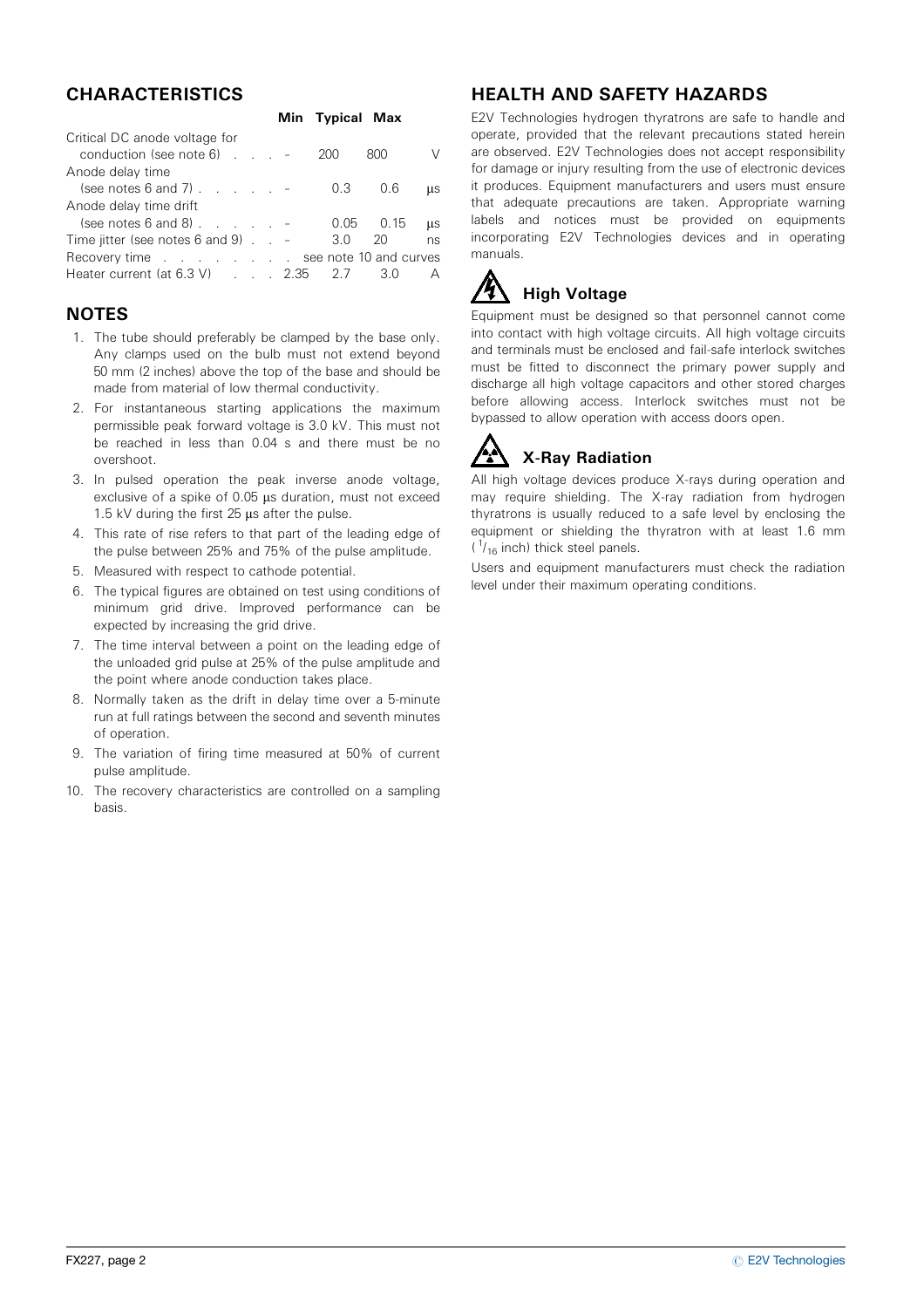### **OUTLINE** (All dimensions without limits are nominal)





2 PINS ∅L<br>ON G PCD

| Ref | Millimetres     | Inches          |
|-----|-----------------|-----------------|
| Α   | $120.7 + 6.4$   | $4.750 + 0.250$ |
| B   | $39.0$ max      | $1.535$ max     |
| C   | 6.81 min        | $0.268$ min     |
| D   | $9.119 + 0.076$ | $0.359 + 0.003$ |
| F   | 27.61 max       | 1.087 max       |
| F   | 15.98 max       | $0.629$ max     |
| G   | 16.26           | 0.640           |
| Н   | 11.1            | 0.437           |
| J.  | 11.89           | 0.468           |
| Κ   | $3.18 + 0.13$   | $0.125 + 0.005$ |
|     | $3.962 + 0.076$ | $0.156 + 0.003$ |

Inch dimensions have been derived from millimetres.

| Pin     | Flement         |
|---------|-----------------|
|         | Heater          |
| 2       | Cathode         |
| 3       | Grid            |
| Δ       | Heater, cathode |
| Top cap | Anode           |

2 PINS ∅K<br>ON G PCD